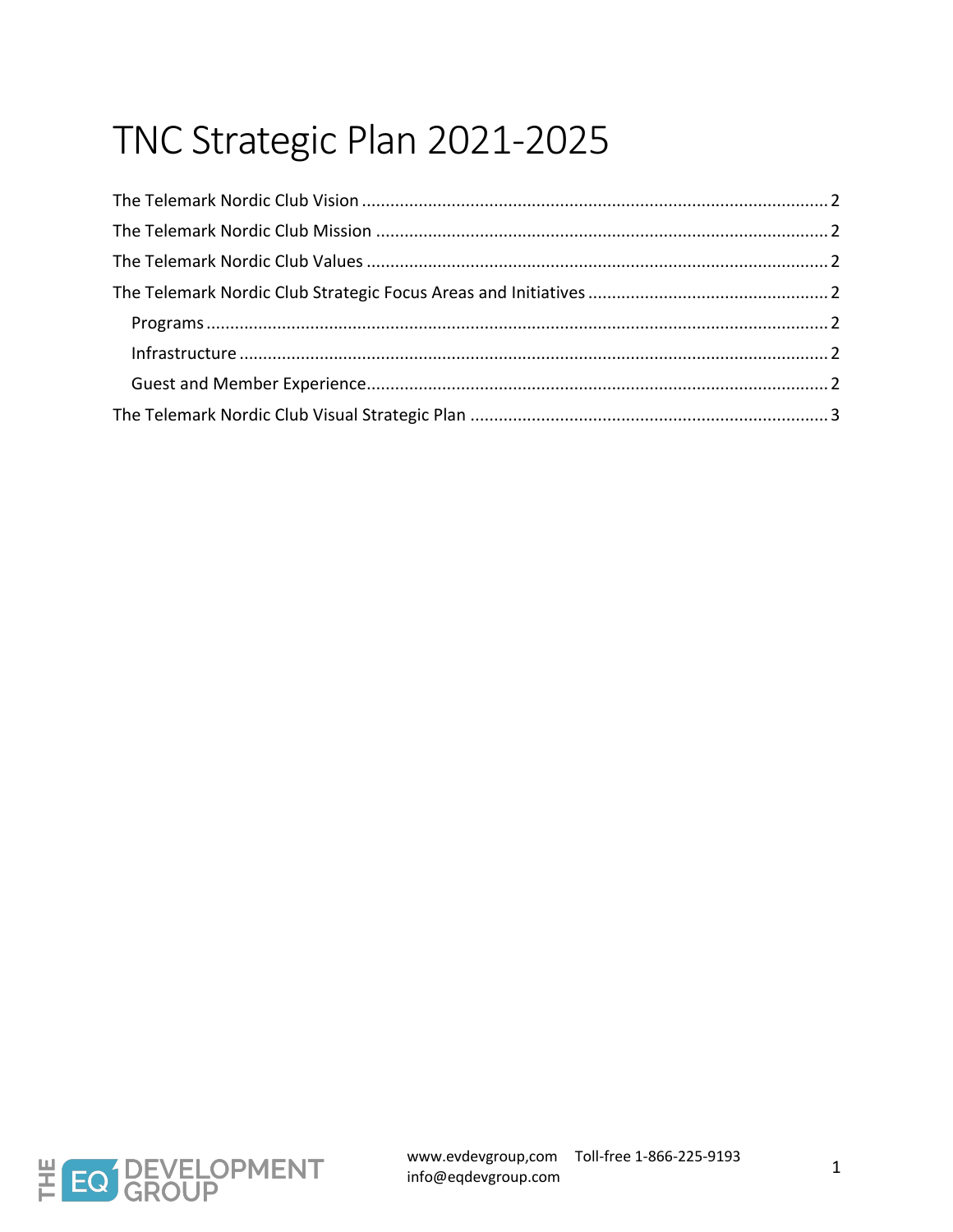# Executive Summary

The Telemark Nordic Club (TNC) is navigating a world of complexity and change. The TNC Team completed a significant amount of work at a strategic level including Vision, Mission, Values, Strategic Focus Areas, Initiatives and Actions. The series of strategic sessions moved through an exploration process from foundational values/vision/mission through to strategic focus areas to operational actions. As a strategic Board, the direction and path is set while the operational implications and implementation is the responsibility of the operational team.

## Guiding Principles

The principles of inquiry were used as guiding ground rules for the session:

- Turn JUDGEMENT into CURIOSITY
- **.** Turn CONFLICT into SHARED EXPLORATION.
- Turn DEFENSIVENESS into SELF-REFLECTION.
- Turn ASSUMPTIONS into QUESTIONS.

## The Telemark Nordic Club Vision

Where people go in the Central Okanagan for an outstanding outdoor experience.

## The Telemark Nordic Club Mission

Quality facilities, trails and programs supporting Nordic sports and snowshoeing in a friendly, fun and safe environment.

## The Telemark Nordic Club Values

"Culture eats strategy for breakfast" - Peter Drucker

Community Inclusive Sport

# The Telemark Nordic Club Strategic Focus Areas and Initiatives

### Programs

Integration/Planning Beginner Programs

### Infrastructure

Trail Enhancement Parking Facilities

### Guest and Member Experience

Social Activities Marketing/Communications Beginner Support